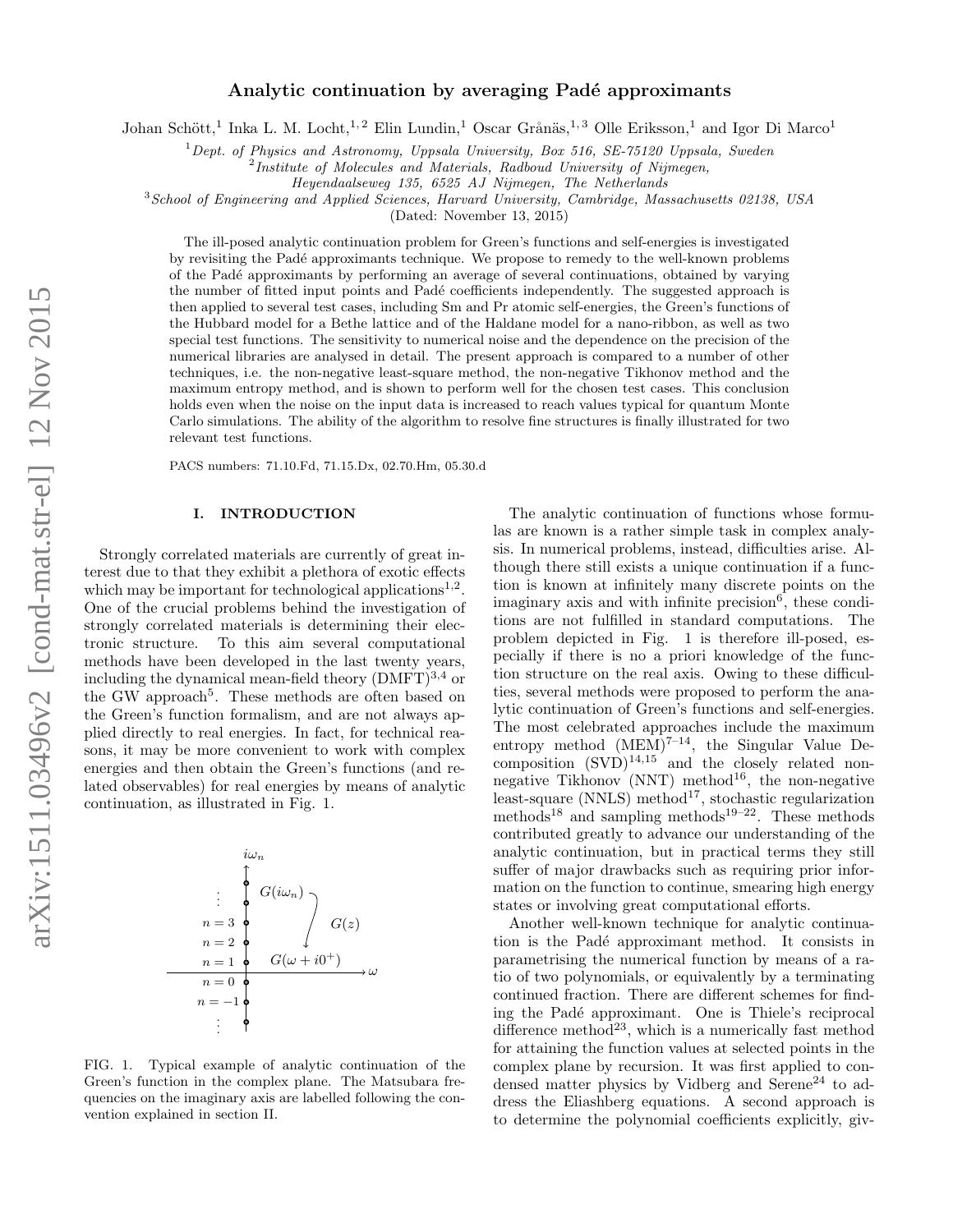ing the function everywhere in the complex plane. In the scheme proposed by Beach *et al.*<sup>25</sup>, the Padé coefficients are calculated through a standard matrix problem, which makes it possible to use widely available routines for linear algebra.

In general, all the schemes based on the Padé approximant method have the advantage of not requiring any prior information on the function that one intends to continue. However, such an unbiased continuation often results in artefacts and spurious features. In the worst cases the continued function may violate important physical constraints, e.g. leading to a positive imaginary part of the Green's function. These problems are more severe for Padé schemes based on recursive algorithms, due to the propagation of errors. Increasing the precision of the input data as well as that of the numerical routines employed in the algorithms removes spurious features from the continuation<sup>25</sup>. Unfortunately, obtaining input data with a precision higher than double precision (about 64 bits) is not so straightforward for problems of current scientific interest. Conversely, one must often work with Green's functions and self-energies plagued by numerical noise, as arising from quantum Monte-Carlo (QMC) methods<sup>26</sup>. Hence, the Padé approximant method has achieved less attention than the other techniques outlined above.

The errors in the Padé approximant method are due to the presence of approximate zero-pole pairs in the polynomials<sup>25</sup>. These pairs arise from including too many points in the Padé fitting and should ideally cancel each other when taking the ratio between polynomials. The limited precision prevents this from happening, leading to a sort of overfitting problem. Beach et al. proposed a procedure to identify the ideal number of points to include in the algorithm but this approach is hard to apply unless Matsubara data of very high precision is available $^{25}$ . More recently, in Refs. 27 and 28, the authors suggested some heuristic procedures to identify and eliminate the zero-pole pairs from the polynomials. Despite representing an improvement with respect to the original formulation, all these schemes still suffer of a certain degree of arbitrariness and require an ad-hoc analysis, case by case.

In the present work, we show that the overfitting problem can be greatly reduced by reformulating the Beach algorithm to use fewer Padé coefficients than input points, which has been suggested already in Ref. 29. This implies transforming the problem into a least square (LS) minimisation. We build on this approach to tackle the sensitivity of the Padé method by constructing a set of analytic continuations where the number of coefficients and input points are varied independently. These continuations can then be used to perform a weighted average in which the spurious zero-pole pairs have a strongly reduced contribution. We show that this procedure stabilises the Padé method and removes unphysical structures. The advantages of our approach are shown to be especially important for low input precision data. Even

for numerical noise comparable to standard QMC simulations our Padé scheme provides good analytic continuations. A further improvement is obtained by exploiting the symmetries of the Green's function, i.e. by considering a small number of negative Matsubara frequencies. Finally, we benchmark our approach on various test-cases, including the atomic self-energies of Sm and Pr, the Green's functions of the Hubbard model for a Bethe lattice and of the Haldane model for a nano-ribbon, as well as some simple test functions. These results are compared with exact solutions as well as with analytic continuations obtained via MEM, NNT and NNLS. The proposed Padé method is shown to often perform better than the other methods over a wide range of noise magnitudes.

The paper is organised as follows. Section I is an introduction, section II is dedicated to a short review of the relevant properties of Green's functions and self-energies which we intend to continue. In section III, our Padé scheme is described in detail. The results are illustrated in section IV, together with an description of step-by-step improvements, tests of the accuracy and stability with respect to Matsubara noise and precision of the numerical routines. A wider range of tests as well as a comparison with some other methods for analytic continuation are presented in section V. Finally the resolving power of our algorithm is analysed in section VI, which is followed by the conclusions.

## II. GREEN'S FUNCTION FORMALISM

The one-particle Green's function is a key quantity in the solution of models exhibiting strong correlations. Here we are going to briefly summarise the main properties of the Green's function, which will be then used in section III for explaining and improving the Padé approximant method. In finite temperature Matsubara formalism, the one-electron Green's function of a timeindependent Hamiltonian is written as

$$
G(\tau) = -\langle T[c(\tau)c^{\dagger}(0)]\rangle \tag{1}
$$

where  $\tau$  is the imaginary time, T is the time ordering super-operator,  $c(\tau)$  and  $c(\tau)$ <sup>†</sup> are respectively annihilation and creation operators in Heisenberg representation. For simplicity we consider here models with a single orbital, so that no subscripts are needed. The generalisation to multi-orbital systems is straightforward. The expectation value in Eq. (1) denotes the thermal average over the grand canonical ensemble, and  $G(\tau)$  is defined on the interval  $\tau \in (-\beta, \beta]$ , where  $\beta$  is the inverse temperature. A fermionic Green's function is anti-periodic due to the anti-commutation relation  $\{c, c^{\dagger}\} = 1$  and the trace invariance under cyclic permutations. By periodically repeating  $G(\tau)$ , its Fourier representation is

$$
G(\tau) = \frac{1}{\beta} \sum_{n=-\infty}^{\infty} G_n e^{-i\omega_n \tau}
$$
 (2)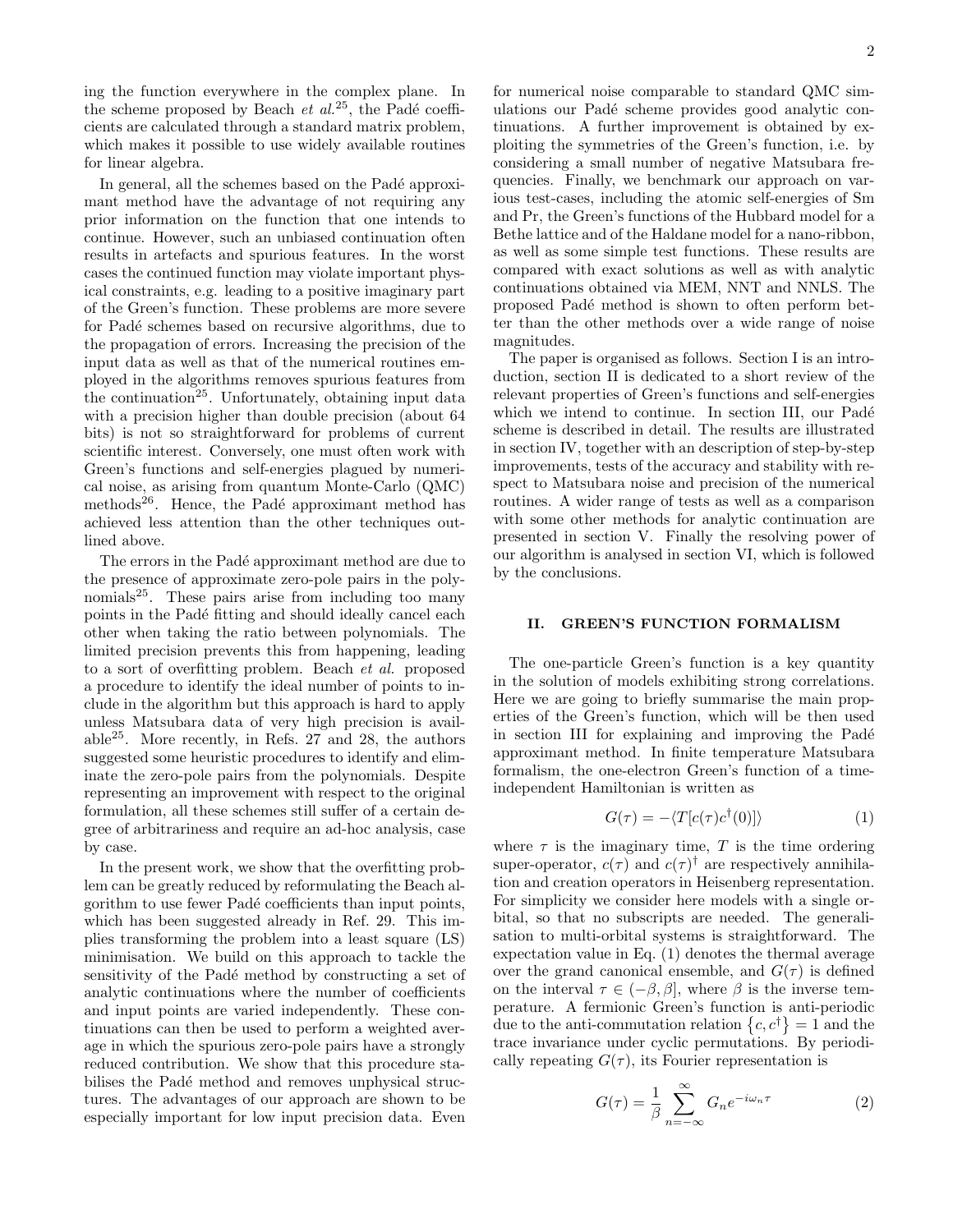with Fourier coefficients

$$
G_n = \int_0^\beta \mathrm{d}\tau e^{i\omega_n \tau} G(\tau) \tag{3}
$$

and fermionic Matsubara frequencies  $\omega_n = (2n-1)\pi/\beta$ . A unique spectral function  $\rho(\omega) \in \mathbb{R}^+$  exists for a complete set of  $G_n$ -values, related to  $G_n$  through the Hilbert transform

$$
G(z) = \int_{-\infty}^{\infty} d\omega \frac{1}{z - \omega} \rho(\omega)
$$
 (4)

by setting  $z = i\omega_n$ . Time reversal symmetry is ensured by  $G(z^*) = G(z)^*$  and follows from Eq. (4), as is shown in Ref. 25. Due to causality, the Green's function is analytic in the whole complex plane except along the real axis where its imaginary part has a discontinuity. The spectral function in Eq. (4) can be expressed as

$$
\rho(\omega) = -\frac{1}{\pi} \text{Im} [G(\omega + i\delta^+)] \quad \text{with} \quad \delta \to 0^+, \quad (5)
$$

and is  $1/(2\pi)$  times the magnitude of the discontinuity in Im[ $G(z)$ ] on the real axis. The parameter  $\delta$  in Eq. (5) is the distance above the real axis. The spectral function obeys the sum rule  $s = \int_{-\infty}^{\infty} d\omega \rho(\omega) = 1$ , thus the Green's function has an asymptote  $G(z) \rightarrow s/z$  for  $|z| \to \infty$ , according to Eq. (4).

Determining the spectral function  $\rho(\omega)$  from a finite set of values  $G_n$  with a finite precision is the goal of this paper. Sometimes one can divide the Green's function into a non-interacting Green's function and a correction part due to interactions, expressed by a self-energy function  $\Sigma(z)$ . Often one can determine the analytical continuation of the non-interacting Green's function exactly, and therefore it may be more convenient to perform the analytic continuation of the self-energy  $\Sigma(z)$ , instead of the full Green's function  $G(z)$ . The self-energy has the following analytical form:

$$
\Sigma(z) = \Sigma_0 + \Sigma_G(z) \tag{6}
$$

with a static part  $\Sigma_0 \in \mathbb{R}$  and a dynamic part  $\Sigma_G(z) \in$ C. The latter has the same analytic properties as  $G(z)$ with the exception of the normalisation value,  $s \in \mathbb{R}^+$ , which is not necessarily equal to one<sup>25</sup>. Once the selfenergy has been analytically continued to the real axis, then the spectral function may be obtained via the Dyson equation and Eq. (5). In general the procedure outlined above leads to smaller errors than performing directly the analytic continuation of  $G(z)^{22,30,31}$ .

# III. PADE APPROXIMANTS ´

A Padé approximant can be expressed as a  $\lfloor k/r \rfloor$  rational polynomial:

$$
P_{k,r}(z) = \frac{\sum_{i=1}^{k+1} a_i z^{i-1}}{\sum_{i=1}^r b_i z^{i-1} + z^r},\tag{7}
$$

and has in general complex coefficients  $a_i$  and  $b_i$ , and an asymptote  $a_{k+1}z^{k-r}$  for large |z|. Since  $G(z)$  and  $\Sigma_G(z)$  have asymptotes  $s/z$ , they are suitably fitted using a  $[(r-1)/r]$  Padé approximant, i.e.

$$
P_r(z) = \frac{\sum_{i=1}^r a_i z^{i-1}}{\sum_{i=1}^r b_i z^{i-1} + z^r}.
$$
 (8)

The coefficient  $a_r = s \in \mathbb{R}^+$  is significant as it determines the asymptotic behaviour. The number of coefficients are in total  $N = 2r$  and can be found as described below.

#### A. Plain Padé

In Beach's algorithm<sup>25</sup>, the  $N$  coefficients for the Padé approximant  $P_r(z)$  of a complex function  $f(z)$  are found by selecting N points  $z_i \in \mathbb{C}$  where  $f(z)$  is known and requiring  $P_r(z_i) = f(z_i)$ . This results in inverting a N by N matrix. For sake of simplicity, let us call this approach Plain Padé.

### B. Least Square (LS) Padé

Using the same number of unknown coefficients as fitting points may lead to overfitting and can give unstable continuations with spurious or even unphysical spectra, e.g. negative intensities. Hence, it may be more useful to have the number of input points M and the number of coefficients N independent under the condition  $N \leq M$ , as was also suggested by the authors in Ref. 29. Requiring  $P_r(z_i) = f(z_i)$  for M points, with  $N \leq M$ , yields a LS matrix equation

$$
Kv = y,\t\t(9)
$$

where

$$
\mathbf{v} = \begin{bmatrix} \mathbf{a} \\ \mathbf{b} \end{bmatrix} = \begin{bmatrix} a_1 \\ \vdots \\ a_r \\ b_1 \\ \vdots \\ b_r \end{bmatrix}, \quad \mathbf{y} = \begin{bmatrix} z_1^r f(z_1) \\ z_2^r f(z_2) \\ \vdots \\ z_M^r f(z_M) \end{bmatrix}
$$
(10)

and

$$
K = \begin{bmatrix} 1 & \cdots & z_1^{r-1} & -f(z_1) & \cdots & -f(z_1)z_1^{r-1} \\ 1 & \cdots & z_2^{r-1} & -f(z_2) & \cdots & -f(z_2)z_2^{r-1} \\ \vdots & \vdots & \vdots & \vdots & \vdots & \vdots \\ 1 & \cdots & z_M^{r-1} & -f(z_M) & \cdots & -f(z_M)z_M^{r-1} \end{bmatrix} . \quad (11)
$$

### C. Average Padé approximants

As mentioned in the introduction, for input data of high precision, the performance of Plain Padé is excellent. When the precision is reduced, however, the quality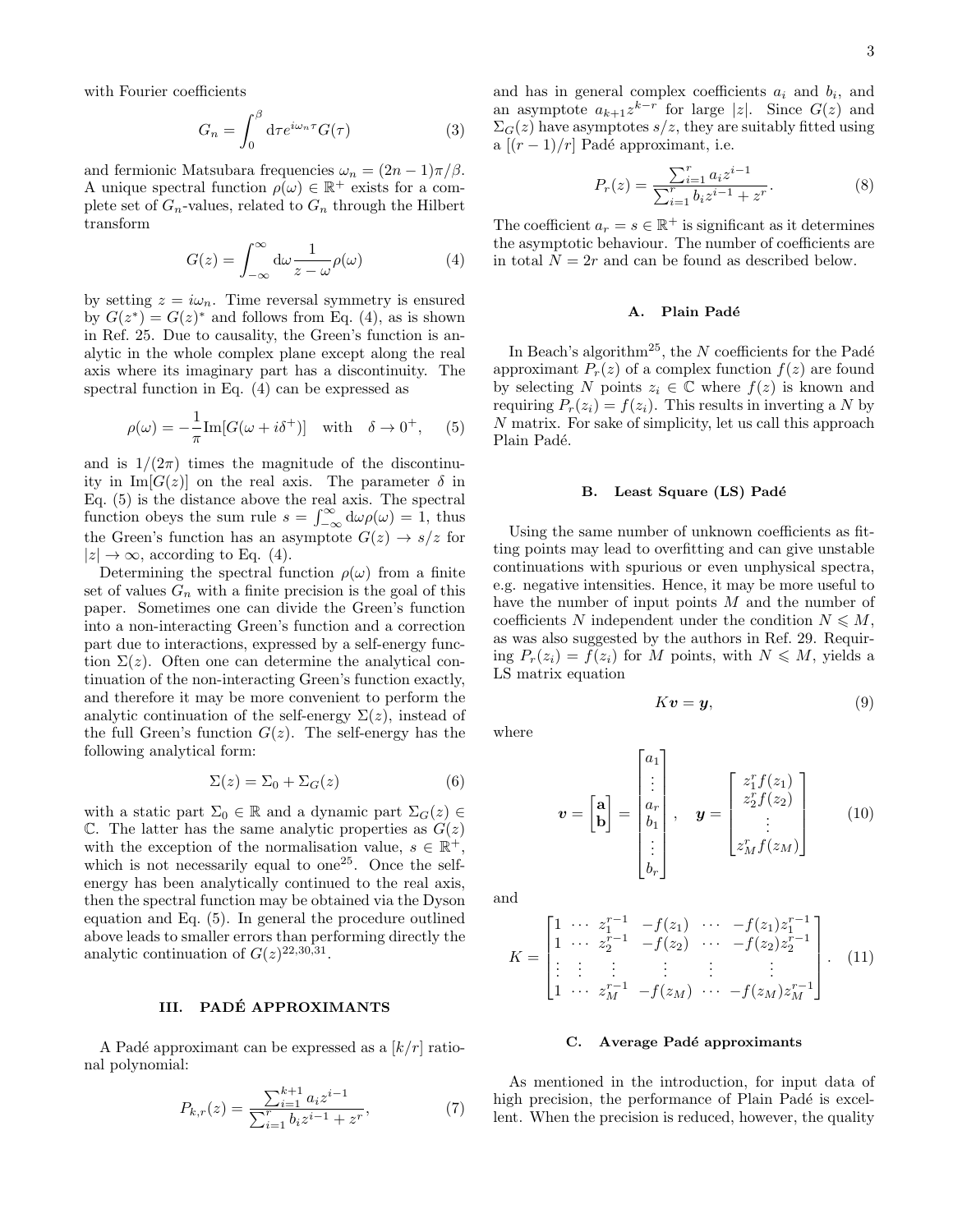of the continuation quickly degrades, and shows a strong dependence on the number  $N$  of coefficients and input points. A small N may lead to an approximant with not enough poles to reproduce the structure of the function  $f(z)$ . A big N increases the risk of spurious poles coming from imperfect zero-pole pairs, leading to errors and unphysical features. Due to that the zero-pole pairs arise from numerical noise and have therefore a random distribution<sup>27</sup>, we suggest to perform the analytic continuation for several  $N$  and then average the spectra in contrast to just picking a single N-value. Moreover, for the LS Padé, a similar argument can be formulated for the number of (independent) fitting points  $M$ . An average continuation is now defined by the interval of coefficients  $N$  and the interval of input points  $M$ , as well as by the way the input points are picked. We use subsequent Matsubara points starting at  $\omega_{n_0}$  (see Fig.1 for explaination of  $n_0$ ), even though other distributions are possible, like e.g. a logarithmic one. We can now identify a single continuation with the values of  $\{n_0, N, M\}$ , which we label with the configuration subscript  $c$ . The Padé coefficients of c are labeled as  $v_c$  and its spectrum as  $\rho_c(\omega) = -1/\pi \text{Im}[P^{(c)}(\omega + i\delta)]$ . We now have to decide how to vary the independent coefficients  $\{n_0, N, M\}$ . For simplicity we choose to use the following sets:

$$
n_0 \in \left\{ n_{0_{\min}} : n_{0_{\text{step}}} : n_{0_{\max}} \right\} \tag{12}
$$

$$
M \in \{M_{\min}: M_{\text{step}} : M_{\max}\}\
$$
 (13)

$$
N \in \{N_{\min}: N_{\text{step}} : \min(N_{\max}, M)\},\tag{14}
$$

where for example  $n_{0_{\text{min}}} : n_{0_{\text{step}}} : n_{0_{\text{max}}}$  indicates  $n_{0_{\text{min}}}, n_{0_{\text{min}}} + n_{0_{\text{step}}}, ..., n_{0_{\text{max}}}.$  Once we have computed the analytic continuations for all the parameters defined above, we can take a weighted average by summing over all configurations c, with weight  $w_c$ ,

$$
\rho(\omega) = \frac{1}{\sum_{c} w_c} \sum_{c} w_c \rho_c(\omega). \tag{15}
$$

We have also considered averaging the Padé approximant coefficients, instead of the spectra, for configurations with the same N and then average the spectra from different  $N$ . However this turned out to give worse results and will not be discussed further in this article.

The next step is to specify the averaging weight distribution  $w_c$ . A necessary condition we apply to all considered distributions is the absence of unphysical configurations. A configuration  $c$  is considered unphysical if  $\rho_c(\omega)$  < 0 for some  $\omega$ . With this premise, we analyse three possible choices of distributions:

### 1. Average diagonal Padé

The distribution  $w_c^D$  includes only physical configurations with  $N = M$ , i.e.  $w_c^D = \delta_{N,M}$  for physical configurations and  $w_c^D = 0$  for unphysical configurations. The superscript D refers to use of only diagonal configurations for which  $N = M$ .

# 2. Average LS Padé

The distribution  $w_c^{LS}$  includes all physical LS configurations (including those where  $N = M$ ), hence  $w_c^{LS} = 0$ for unphysical configurations and  $w_c^{LS} = 1$  otherwise.

### 3. Average similar LS Padé

The distribution  $w_c^S$  includes a subset of all physical continuations. Spurious structures may arise due to the finite precision of the ill-conditioned matrix K which needs to be inverted. Being randomly distributed, these spurious structures can be eliminated by favouring spectra similar to each other. To this aim we define a deviation-value between a physical spectral function from all the other physical ones:

$$
\Delta_c = \sum_{c' \neq c} w_{c'}^{LS} \int_{-\infty}^{\infty} d\omega \left| \rho_c(\omega) - \rho_{c'}(\omega) \right|.
$$
 (16)

In order to filter out the best configurations, we introduce two criteria. Two sets of configurations will be generated, one for each fulfilled criterion, and we pick the intersection. One criterion is to only include configurations with  $\Delta_c$  smaller than 30% of the average deviation. The latter is given by

$$
\bar{\Delta} = \frac{1}{\sum_{c} w_c^{LS}} \sum_{c} w_c^{LS} \Delta_c . \qquad (17)
$$

The other criterion is to restrict the number of configurations to be included to 51% of all the physical ones. This is done by picking the ones with lowest  $\Delta_c$ .

With the averaging weights, one can also calculate the energy resolved variation from the mean, with big variation for a particular energy indicating instability and possibly unresolved sharp features.

# D. Enforcing symmetry

To improve the resulting continuation, it may be advantageous to exploit the symmetry  $f(z^*) = f(z)^*$  by including negative Matsubara points, hence  $n_0 < 1$ , in the fitting. If a symmetric mesh is considered with equally many negative as positive Matsubara points  $(n_0 = -M/2+1)$ , spurious poles appear on the real axis, which results in a poor spectrum<sup>14</sup>. The more negative  $n_0$  gets, the more spurious peaks appear. By averaging over several continuations many of the peaks will be suppressed due to their random positions. This makes it possible to have a more negative  $n_0$ -value compared to a non-averaging approach. By using a span of different  $n_0$ , the averaging procedure determines how many continuations are taken into account for each  $n_0$ . Assigning higher weights to continuations fulfilling the symmetry criterion Im $[a_r] = 0$ , in the spirit of Ref. 25, sometimes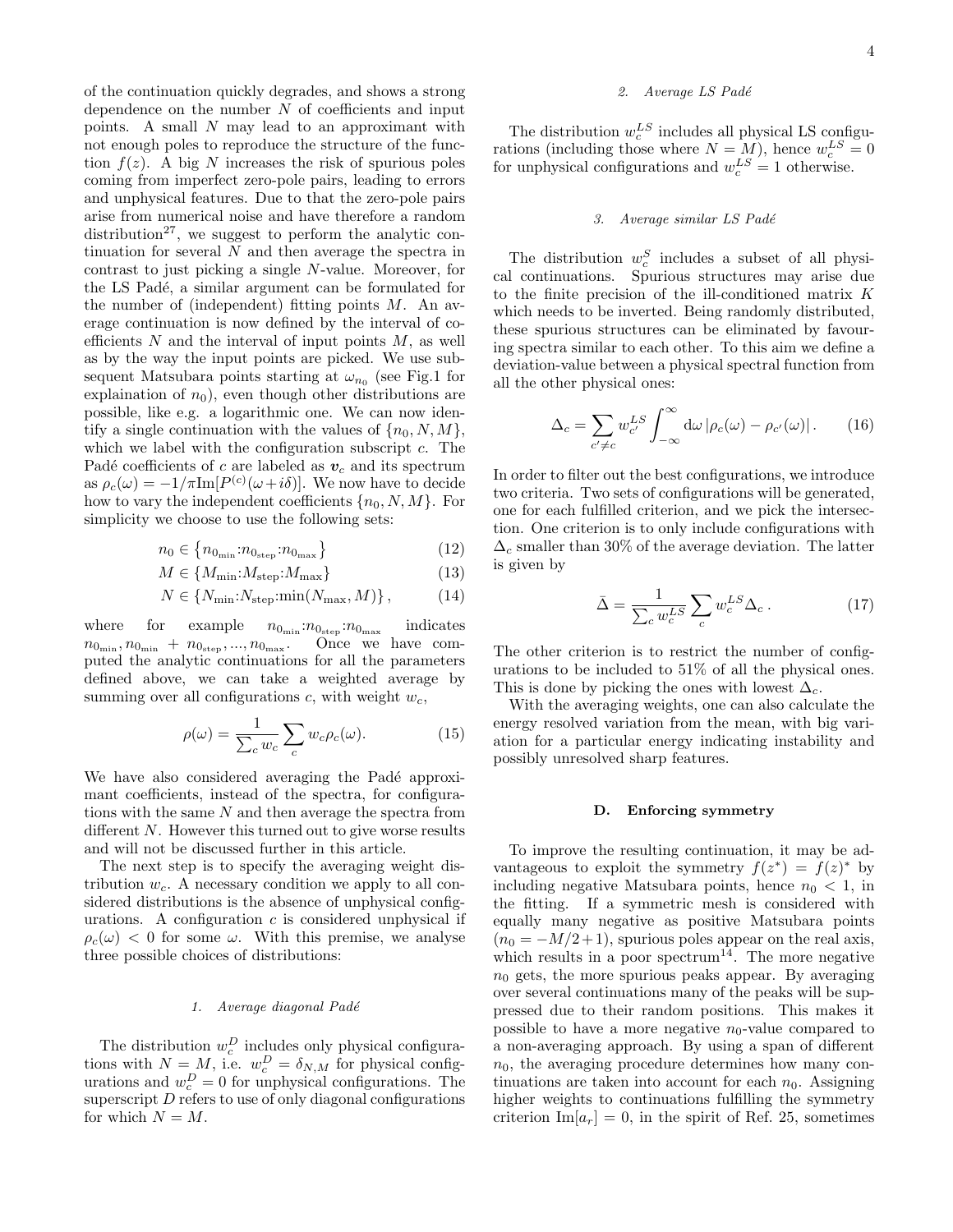

FIG. 2. (Color online) Illustration of the different improvements done on Plain Padé for a Sm atom, with relative noise of magnitude  $\sigma = 10^{-6}$  on the Matsubara points. Description of the four obtained spectra (from left to right panel): Plain Padé, using  $N = M = 70, n_0 = 1$ , and characterised by unphysical features; Padé average with  $w_c^D$  and  $n_0 = 1$ ; Padé average with  $w_c^{LS}$  and  $n_0 = 1$ ; Padé average with  $w_c^S$  and with mirror symmetry imposed by using  $n_0 \in \{-5:1:0\}$ .

improves on the accuracy even further, but this strategy has not been analysed in the present article.

## IV. RESULTS AND DISCUSSION

#### A. Averaging methods

In this study, we performed analytic continuation for a variety of functions. An interesting test for illustrating the averaging methods described in section III C is offered by the self-energy of a Sm atom. This function is interesting for two reasons. First of all, it is a rather demanding test for a Padé approximant method, due to the presence of several narrow peaks at close distance from each other, which are associated with the atomic multiplets (see black lines in Fig. 2). Second, this Sm self-energy represents a realistic test case which may arise in stateof-the-art computational problems. The present function has been obtained by means of the electronic structure code  $RSPt^{32}$ , when addressing a cluster of seven Sm atoms in the Hubbard I approximation<sup>30,33</sup>. The Hubbard I approximation can be used to calculate the Green's function on the Matsubara axis. However, it can also be applied directly on the real axis which makes it possible to obtain a reference term to judge the quality of the analytic continuation. Further computational details about this test-case are described in Appendix A. The spectral functions are evaluated at a distance  $\delta = 0.01$  Ry above the real axis. For the self-energy  $\Sigma$ , we estimate  $\Sigma_0$  with  $\tilde{\Sigma}_0$  just before doing the continuations, by fitting the asymptote of the real part to  $\tilde{\Sigma}_0 + c/\omega_n^2$ . This gives us approximately  $\Sigma_G$ , which is suitably fitted by a  $P[(r-1)/r]$  Padé approximant described in section III. More sophisticated fittings of the asymptotic tail<sup>34</sup> have been tested, and lead to similar results. The dependence

of the Pad´e performance on the quality of the asymptotic fitting is analysed separately in Appendix B.

The Sm self-energy is continued by using the different averaging methods. The number of coefficients and input points to use in the average are set to  $M \in \{50:4:98\}$  and  $N \in \{50:4:\min(98, M)\}\.$  The distributions of averaging weights and input points are instead the following: 1) Plain Padé,  $w_c = \delta_{M,70}\delta_{N,M}$  and  $n_0 = 1; 2$ ) Average diagonal Padé,  $w_c^D$  and  $n_0 = 1; 3$ ) Average LS Padé,  $w_c^{LS}$ and  $n_0 = 1$ ; 4) Average similar LS Padé with mirror symmetry,  $w_c^S$  and  $n_0 \in \{-5:1:0\}$ . The results of the analytic continuations for these four different methods are shown in Fig. 2. The Matsubara self-energy has relative noise of magnitude  $\sigma = 10^{-6}$  on every Matsubara point. The dependence of the results on the noise level magnitude will be discussed in the next subsection, here we instead focus on the different averaging techniques. The leftmost panel of Fig. 2 clearly illustrates that for this noise magnitude Plain Padé leads to an unphysical self-energy, whose spectrum becomes negative at about -0.4 Ry. When averages are considered, this pathology is cured. Already with Average diagonal Padé, i.e. by including only physical configurations with  $N = M$ , the self-energy is acceptable, as illustrated in the second panel (from the left) of Fig. 2. In the third panel, one can see the effect of averaging over more configurations with  $N \leq M$ . High energy peaks are now captured and the only significant deficiency is that the two peaks just below the Fermi level (zero energy) are merged into one. The distributions of configurations contributing to the averages for the first three cases are visualised in Fig. 3. This figure shows a few physical continuations but it shall be noted that this is related to the particular test function as well as to the magnitude and representation of the external noise. For a generic function the number of physical continuations is typically larger. Moreover, the number of physical continuations can be increased by decreasing the steps  $M_{\text{step}}$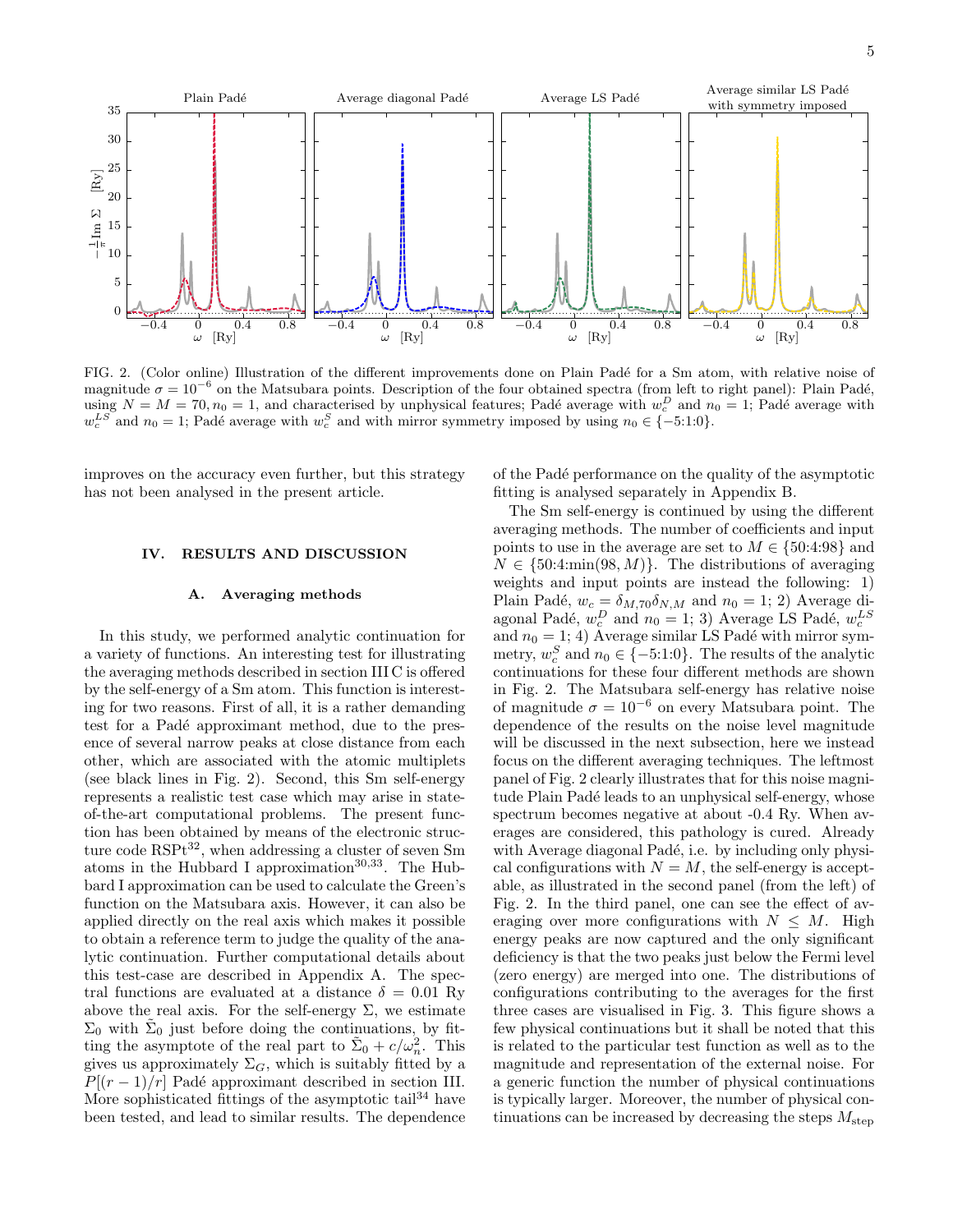

FIG. 3. (Color online) Illustration of configurations in  $(N, M)$ space with  $n_0 = 1$  for the self-energy of a Sm atom, with relative noise of magnitude  $\sigma = 10^{-6}$  on Matsubara points. A black cross denotes an unphysical,  $\rho_c < 0$ , continuation. A circular dot denotes a physical continuation,  $\rho_c \geq 0$ , and the colour denotes the deviation  $\Delta_c$ .

and  $N_{\text{step}}$ . As a general consideration, it is not surprising that the Plain Padé often runs into problems since so many continuations are not even physical. A final improvement to the spectral function is obtained when using the Average similar LS Padé together with symmetry constraints. The rightmost figure of Fig. 2 shows that this method gives an analytic continuation that is very close to the exact result. The two-peak structure at −0.15 Ry is finally resolved. The only noticeable differences are a certain tendency to broaden peaks which are close to each other. This broadening is not surprising and originates directly from the averaging. Not all the continuations contributing to the average are able to reproduce those peaks, and their inclusion results into a broadening.

#### B. Stability with respect to the numerical noise

The overview presented above is illustrative of the improvements due to the averaging in the Padé scheme. It is important to analyse how these results depend on the numerical precision used in the computation. It is wellknown that Beach's algorithm performs well for high pre $cision problems<sup>25</sup>$ . A fundamental question here is if only the precision of the input Matsubara data matters or if the internal numerics of Padé also play a role, and to what extent.

We show the influence of the Matsubara precision by illustrating how the analytic continuation of the Sm selfenergy presented in the previous subsection changes by adding random noise of variable magnitude. For each Matsubara point, both the real and imaginary parts of the self-energy are multiplied with a factor  $(1+\epsilon)$ , where  $\epsilon$ is a normally distributed random variable with zero mean and standard deviation value  $\sigma$ . Although the quality of a continuation is better judged by a close inspection of the resulting function with respect to the exact result, this procedure is difficult to follow for an assessement of a plethora of tests. To avoid this problem we follow Beach's strategy and devise a measure of the error performed on the spectral function:

$$
E = \frac{\int_{-\infty}^{\infty} d\omega \left| \rho_{\text{exact}}(\omega) - \rho(\omega) \right|}{\int_{-\infty}^{\infty} d\omega \left| \rho_{\text{exact}}(\omega) \right|}.
$$
 (18)

The integration bounds are of course limited in computations and were chosen as  $-1$  Ry and  $+1$  Ry, unless differently specified. To check how the error changes depending on noise representation, both mean  $\langle E \rangle$  and  $\sigma_E = \langle (E - \langle E \rangle)^2 \rangle$  are calculated using 10 different seeds for random number generation.

In the top panel of Fig. 4 we report  $\langle E \rangle$  and  $\sigma_E$  for the four different methods. Average diagonal Padé, Average LS Padé, and Average similar LS Padé are considered by using the same setup as above but keeping  $n_0 = 1$  for all of them. For Plain Padé we use  $N = M = 70$ , which is representative of a typical calculation. The circles in Fig. 4 indicate the errors  $\langle E \rangle$  associated to the curves reported in Fig. 2. This may be useful to understand how the errors quantify different agreements with the exact spectral function. The data reported in the top panel of Fig. 4 illustrates how all the continuations using averaging leads to improved results over a wide range of noise magnitudes. Among the different averages, the schemes based on the LS minimisation perform better, but the improvements are minor. In the bottom panel of Fig. 4 we report analogous data, but using  $n_0 \in \{-5:1:0\}$  for all methods, except for the Plain Padé where  $n_0 = -2$  is used. Three points become evident. First of all, introducing this small amount of negative frequencies leads to a great improvement of the continuations for noise of all magnitudes smaller than  $\sigma = 10^{-4}$ . Second, the improvements due to this symmetrisation are much larger for the Padé schemes based on averages, which again emphasises the limitations of the original Padé formulation. Third, the curves for all different Padé schemes based on averages exhibit some sort of plateaux when reducing the amount of noise. These are most likely due to the resolving power of the algorithms and will be analysed separately in section VI.

It is also instructing to look at the number of configurations included in  $w_c^D, w_c^{LS}$  and  $w_c^S$ . These, resolved for each  $n_0$ , are reported in Table I for a single noise representation of magnitude  $\sigma = 10^{-6}$ . Notice that in our representation,  $n_0 = 0$  corresponds to including the first negative Matsubara frequency,  $n_0 = -1$  corresponds to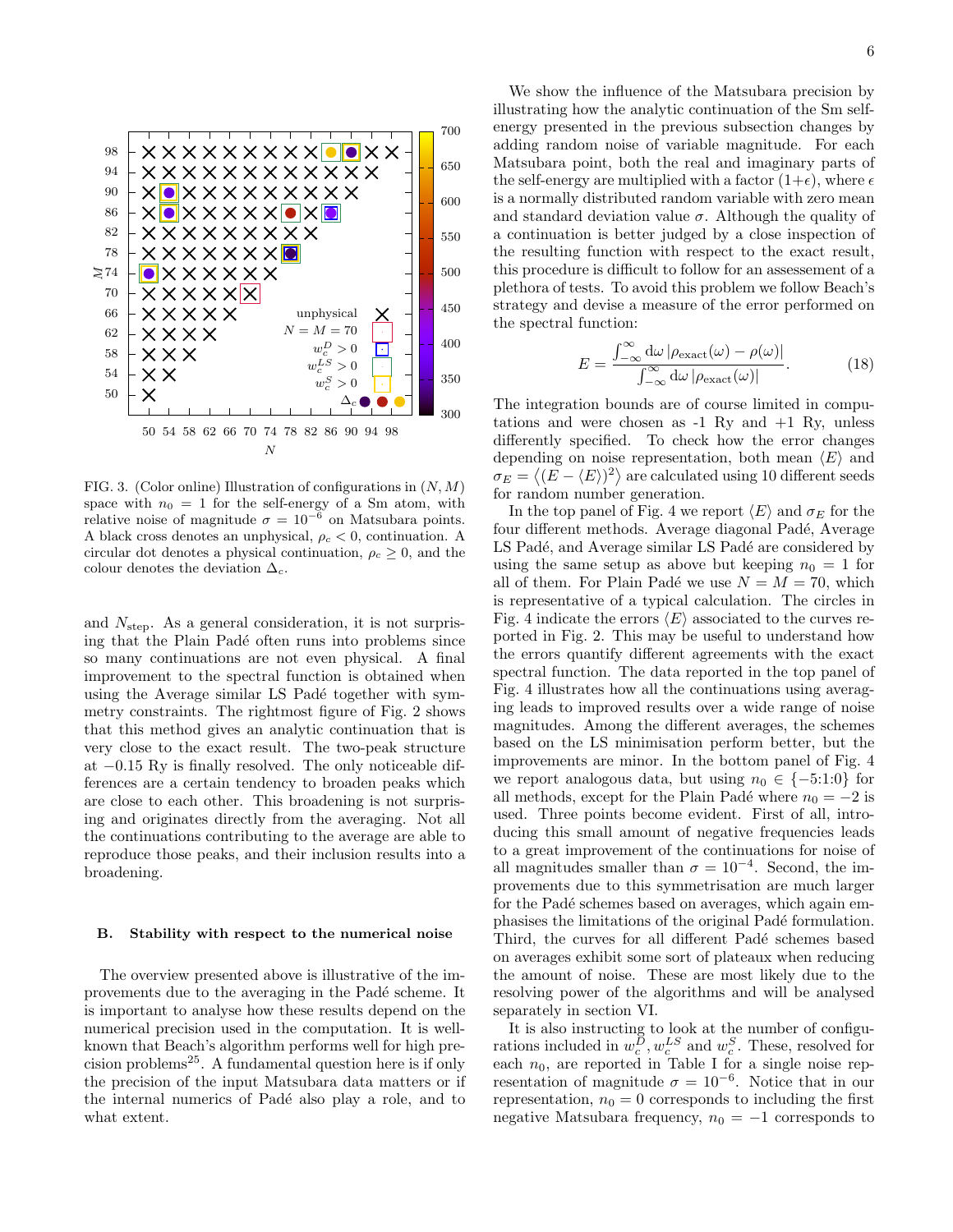

FIG. 4. (Color online) Average error  $\langle E \rangle$  versus standard deviation  $\sigma$  of the numerical noise. The error deviation  $\sigma_E$ (see main text) is represented as error bars. The circles in the plots indicate those continuations corresponding to the spectra reported in Fig. 2. Top panel: analytic continuations performed with  $n_0 = 1$ . Bottom panel: analytic continuations performed with  $n_0 \in \{-5:1:0\}$ , except for Plain Padé in red where  $n_0 = -2$  is used.

including also the second one, and so on. Interestingly, the three averaging methods give no solutions for  $n_0 = 0$ , although this is not a general feature of the method but specifically related to this function and noise. By using a lower  $n_0$ , the number of physical configurations increase. In principle, however, there is a non-trivial relation between physical configurations and  $n_0$ . For instance, we can see from Table I that the averaging for  $w^{D}_{c}$  picks up mostly configurations with  $n_0 = -3$  and  $n_0 = -5$ .

Similar tests as those reported in Fig. 2 have been performed for several other functions (not shown) and one can in general conclude that  $w_c^S$  performs better than  $w_c^{LS}$  which performs better than  $w_c^D$ . This hierarchy is also seen in Fig. 4, although differences are smaller than compared to Plain Padé. Finally notice, especially in the bottom figure, of Fig. 4 the big  $\sigma_E$  for Plain Padé compared to the other schemes.

### C. Precision of the numerical routines

As mentioned above, an important question concerns the role of internal numerical precision of the Padé approximant method. For Plain Padé, i.e. Beach's original algorithm, one can estimate the needed precision for the inversion of the matrix  $K$  by con-

| $n_0$                                       |  | $\left  -5 \right $ -4 $\left  -3 \right $ -2 $\left  -1 \right  0 \parallel 1$ |  |  |
|---------------------------------------------|--|---------------------------------------------------------------------------------|--|--|
| $\#w_c^D > 0$   13   8   11   3   1   0   2 |  |                                                                                 |  |  |
| $\#w_c^{LS} > 0$ 91 75 81 44 3 0 8          |  |                                                                                 |  |  |
| $\#w_c^S > 0$ 70 48 29 3 0 0 5              |  |                                                                                 |  |  |

TABLE I. Number of configurations contributing in averages, resolved for each  $n_0$ . Note that  $w_c^S$  is determined by comparing separate sets of configurations with each other. In this case, all the configurations arising from  $n_0 \in \{-5:1:0\}$  are compared with each other. Configurations with  $n_0 = 1$  are instead compared separately with each other. For each  $n_0$ , 91 configurations are in total considered and 13 configurations on the diagonal. The numbers in the rightmost column can be counted from Fig. 3. The analysis is for a self-energy of a Sm atom, with  $\sigma = 10^{-6}$  noise added on the Matsubara points.

sidering the ratio between the biggest and smallest elements, which is approximately given by  $\xi =$  $(w_{n_{\text{max}}})^r = ((2(M + n_0 - 1) - 1)\pi/\beta)^r$ . This yields<sup>25,29</sup> about  $2\log_2(\xi)$  binary digits, which in our setup varies between 73 and 256 depending on which N, M and  $n_0$  are used. From this one might expect 32 bits (single precision) and 64 bits (double precision) to perform poorly, and perhaps one should resort to 512 bits. To clarify these questions we perform several tests using the method which offered the best results for the Sm selfenergy, i.e. Average similar LS Padé with symmetry. We interface our code to a multiple precision arithmetic library MPACK<sup>35</sup>, using the standard routine *CGESV*. We explore four different precisions of this routine: 64, 128, 256 and 1024 bits. The results of the tests are shown in Fig. 5. It is clear that standard double precision is not enough to solve the numerical problems arising in Padé, unless a very big noise is present. Luckily, quadruple precision offers already good results. Increasing the precision even more, one obtains that 256 and 1024 bits give the same error, which means that no further improvements can be obtained. It is important to stress that these results depend on the choice of test function. In particular, a faster convergence to the exact continuation can be obtained for a more "curvy" function, without the delta-like peaks which are typical for atomic self-energies calculated with the Hubbard I approximation. Nevertheless, Fig. 5 illustrates how significant improvements to the analytic continuation can be obtained by using an increased precision for the LS-routines, even for big Matsubara noise. We therefore use a modified LAPACK<sup>36</sup> routine  $ZGELS$ with a precision of 128 bits for the LS minimisation. In our tests LAPACK performed better than MPACK, and 128 bits LAPACK routines result into errors comparable to 256 bits MPACK. This most likely arises from using different algorithms for the LS problem. In light of these results the LAPACK routines with 128 bits precision were used for all the data presented in the rest of the paper, as well as for those presented in the previous sections.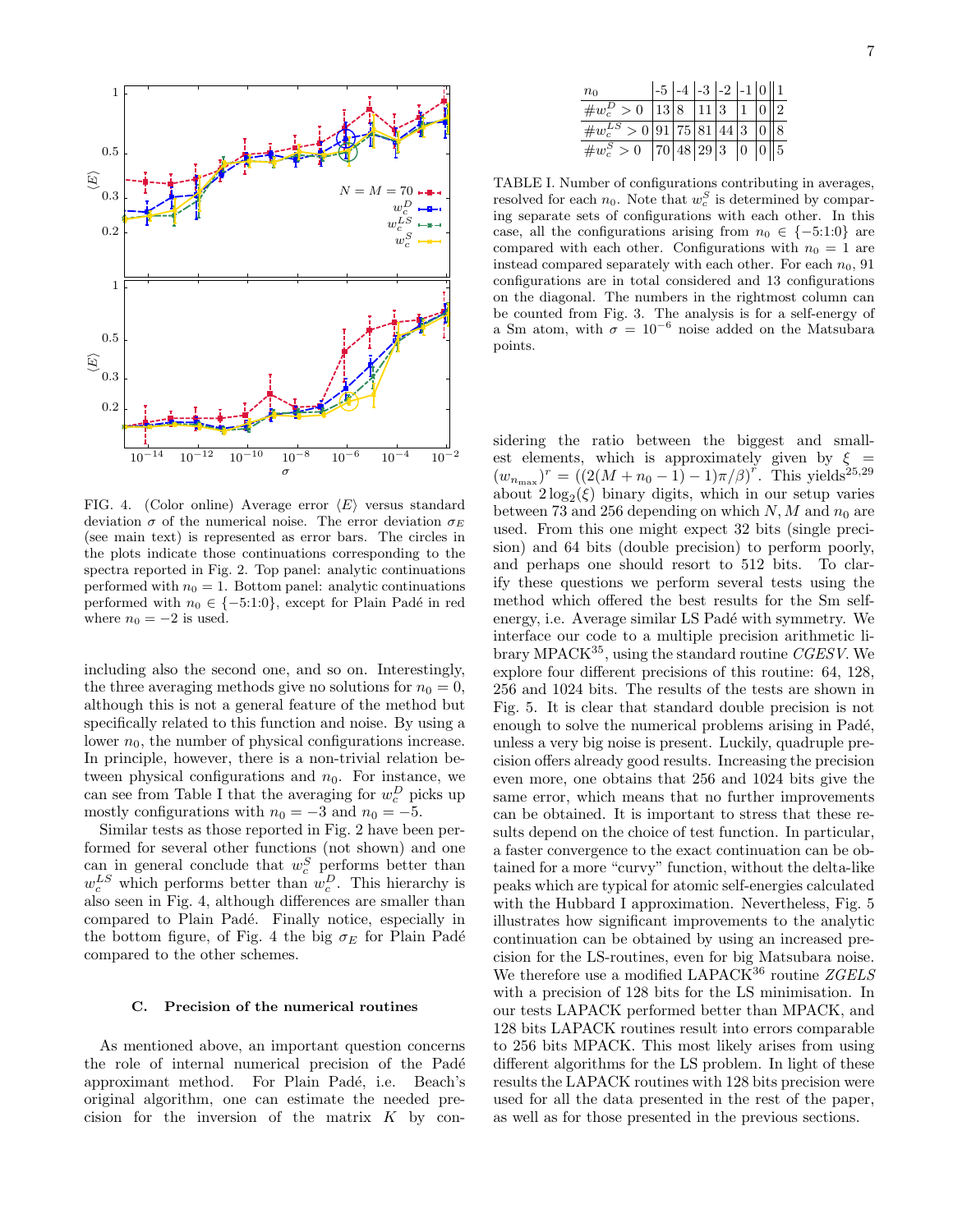

FIG. 5. (Color online) In the bottom panel, the real axis error  $\langle E \rangle$  as a function of input noise  $\sigma$  is reported for various precisions of the numerical routines (MPACK library).  $\sigma_E$  is represented by the error bars. The circles indicate continuations whose spectra are plotted in the top panel, using the same lines as in the bottom panel, and shited with an offset for a better visualization. Exact results are also reported (lowest curve, in grey).

# V. COMPARISON WITH OTHER CONTINUATION METHODS

In this section we compare the most accurate Padé method, as described in the previous section, with other existing methods for analytical continuation. The latter include our in-house implementations of  $NNLS^{17}$ ,  $NNT^{16}$ and  $MEM^{7-14}$ . A schematic overview of these approaches is given in appendix C. The test functions presented in the following were chosen to cover different types of analytic structures, from the multiplet structures of a Sm atom to the semi-circular density of states of the non-interacting infinite-dimensional Bethe lattice. Both Green's functions and self-energies are considered and the exact function is also known on the real axis to evaluate the accuracy and stability of the analytic continuation.

#### A. Sm atom in a cluster

The first test case is represented by the function used in the previous sections, i.e. the atomic-like self-energy of one of the sites of a cluster of seven Sm atoms calculated in the Hubbard I approximation, as described in Appendix A. The error as a function of noise for several methods is presented on the bottom panel of Fig. 6a. We note that the MEM gives a smaller error than NNLS and NNT, for most noise levels. Overall these three methods show a similar behaviour when varying the noise. The averaging Padé scheme gives the most accurate results, except when  $\sigma = 10^{-4}$ . Even in this case, nevertheless, the difference between Padé and the best performing method is small. Finally, we note that none of the tested methods converge to the exact spectrum when decreasing noise up to the native input precision, and one can still observe a plateaux in  $\langle E \rangle$ , as we emphasise in the section above. This confirms that this self-energy, with spiky features, is a difficult case for analytic continuation. The biggest contribution to the real-axis error for the two spectra in the top panel of Fig. 6a originates from the underestimation of the peak heights for the three peaks closest to the Fermi-energy, which is clearly seen from the middle panel of Fig. 6a.

#### B. Pr atom in the bulk

The second test-case is given by the self-energy of a Pr atom, as obtained from LDA+DMFT simulations of bulk fcc Pr in the Hubbard I approximation (see also appendix A). The error as a function of noise for several methods is illustrated on the bottom panel of Fig. 6b. As for Sm, we again see that the Padé scheme outperforms the other methods for the majority of noise levels. For noise where  $\sigma$  is between  $10^{-5}$  and  $10^{-8}$  the MEM shows a comparable agreement with the exact results. For big noise, it is very surprising that Padé performs better than the MEM. However, other tested self-energies based on the Hubbard I approximation, that are not shown in this article, also show the same behaviour. A significant difference between the left and right bottom panels of Fig. 6 is that for Pr no error plateaux is observed for the Padé scheme, when decreasing noise. As explained in section VI, this is probably related to the analytic structure of the test function, i.e. the distribution of delta-like peaks within the considered energy range. From the upper and middle panel of Fig. 6b, one can see that the advantage of the averaging Padé scheme with respect to other methods is that, for comparable errors, the features it resolves are better captured, such as the height and width of the main peak. This gives a better agreement with the exact continuation, even if more peaks are actually detected by other methods than by Padé.

### C. Hubbard model on the Bethe lattice

An interesting test function is the non-interacting Green's function of the Hubbard model on the Bethelattice with infinite nearest neighbors<sup>3</sup>. This function has a smooth semi-circular shape, which makes it much different from the other functions considered so far. The error as a function of noise for  $\beta = 100 \text{ Ry}^{-1}$  is shown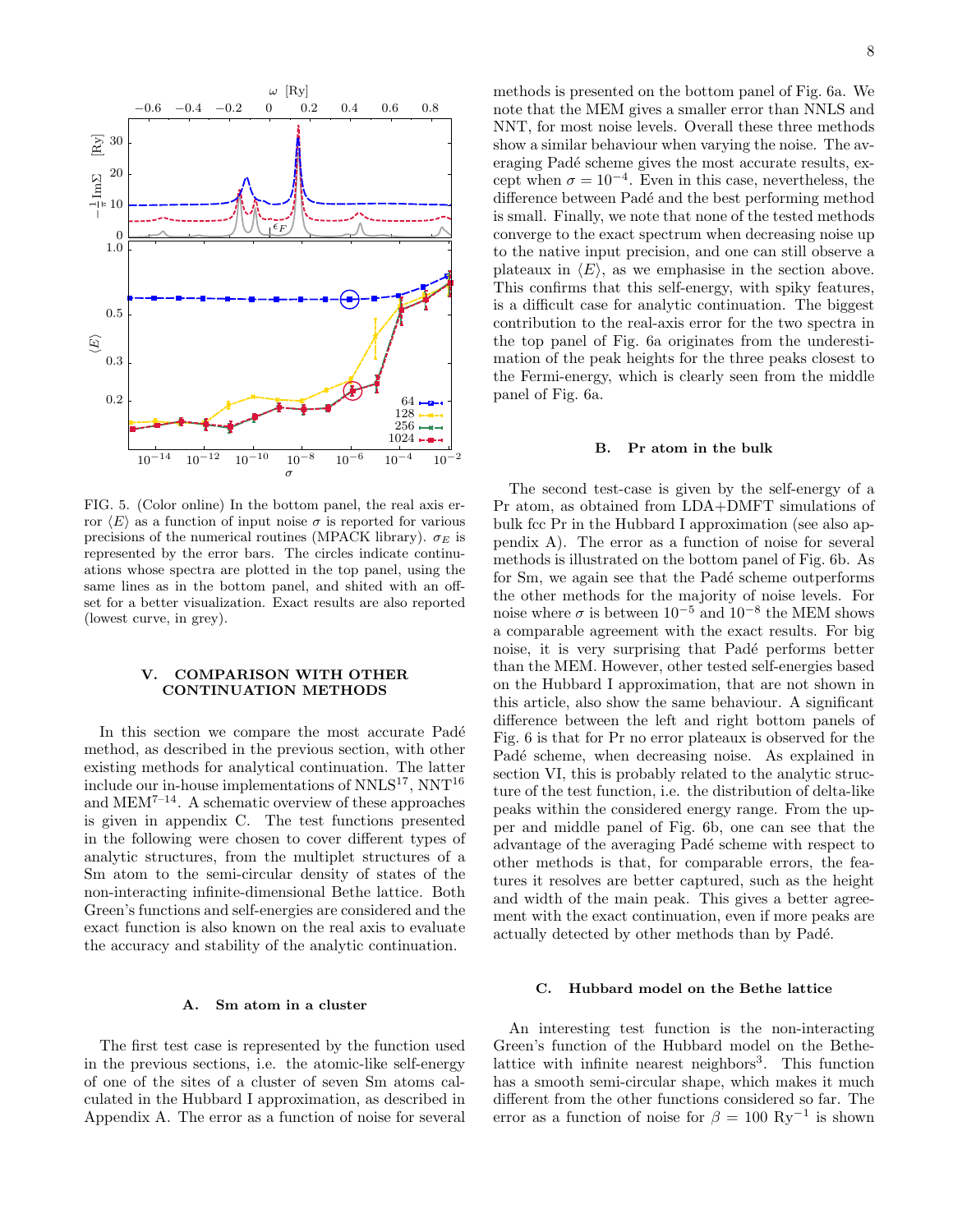

FIG. 6. (Color online) Comparison of the Padé scheme with three other well-known methods for analytic continuation. In the bottom panels, the real axis error  $\langle E \rangle$  as a function of the Matsubara noise  $\sigma$  is shown. The errors bars represent  $\sigma_E$ . The circles indicate continuations whose spectra are plotted in the top panels. Spectra shifted with an offset for a better visualisation. Exact results are also reported (lowest curves, in grey). In the middle panels the energy-resolved errors of the spectra in the top panels with respect to the exact result are reported.

in Fig. 7 for several methods. For the Padé scheme, we see a stable monotonic decrease of  $\langle E \rangle$  as  $\sigma$  is decreased. Even for big noise the error remains relatively small as a few spurious oscillations arise in the spectral function. The performance of the other methods varies greatly. The curve for the MEM shows no improvements for  $\sigma$ smaller than  $10^{-8}$ , due to tiny oscillations around the exact function. We stress here that the MEM is known to have problems in describing sharp band edges far from the Fermi energy. The spectral function for NNT is also characterised by small spurious oscillations (see top panel of Fig. 7), but they disappear with decreasing  $\sigma$ . The NNLS completely fails (at least in our implementation) in describing the present spectral function as many spurious peaks arise on the contour of the semi-circle.

Another interesting observation from Fig. 7 is that  $n_0 = 1$  actually performs better than  $n_0 \in \{-5:1:0\}.$ The latter gives more spurious features, which makes it less precise. We have also obtained this result for some

other test functions. This trend we believe can be traced back to the presence of a discontinuity of the function when going from positive to negative Matsubara frequencies. If the function goes to zero as  $i\omega$  goes to zero, like for the atomic self-energies of Sm and Pr, then adding a small number of negative frequencies improves the result significantly. However, if the function goes to a finite value, like for the metallic Green's function of the Bethe lattice, then trying to describe the discontinuity in the imaginary part at the real energy axis is detrimental to Padé. This qualitative difference is not a problem for the Padé method, since the asymptotic behaviour for small frequencies is known from the input Matsubara data, and one can decide beforehand whether to include negative frequencies or not.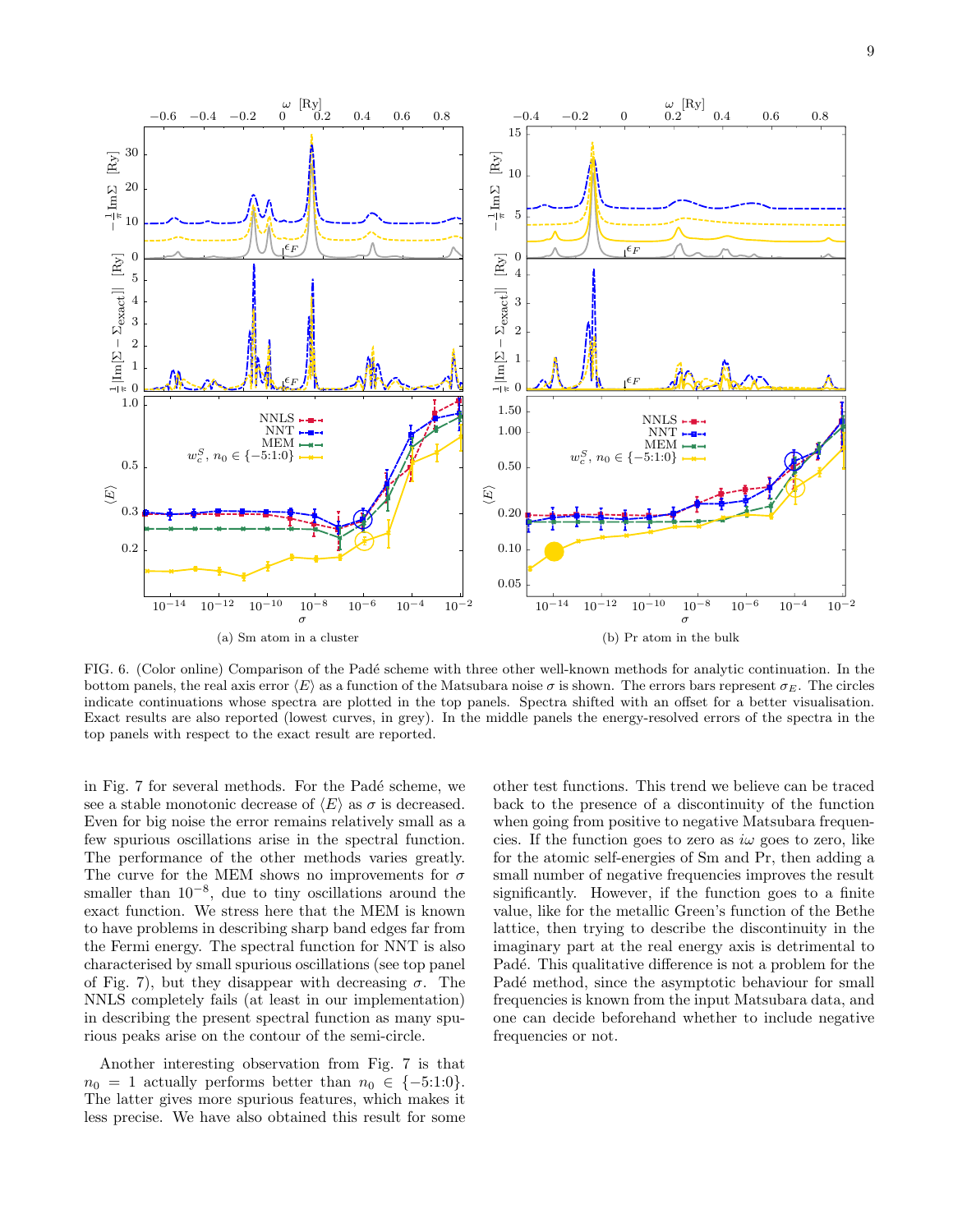#### D. Haldane model for a nano-ribbon

We also investigate a non-interacting Green's function of an edge-atom of a nano-ribbon, having a honeycomb lattice for the Haldane model<sup>37</sup>. The spectral function contains many Van Hove singularities which makes it a very challenging test for analytic continuation. We use  $\beta = 100$  in units of mRy and a Hamiltonian hopping parameter ratio  $\lambda/t = 0.1$ . In Fig. 8 real axis errors  $\langle E \rangle$  are shown for NNT, MEM and Padé. We see that Padé, NNT and MEM reproduce the exact low-energy spectrum successfully. The overall distribution of spectral weight at higher energy is also captured. Resolving the high energy peaks require data of higher precision than those used here. NNLS creates a plethora of spurious peaks for all noise levels and its real axis error is therefore not shown. This problem is related to the complicated structure of the exact function but also reflects the general tendency of NNLS to resolve a lot of features while leading to substantial errors on the peak positions. This behaviour is different from the present Padé scheme. If the latter resolves the peak structure of a function the



FIG. 7. (Color online) Comparing the Padé scheme with three other well-known methods for the analytic continuation of the non-interacting Green's function of the Hubbard model on a Bethe-lattice with infinite nearest neighbors<sup>3</sup>. In the bottom panel, the real axis error  $\langle E \rangle$  as a function of the Matsubara noise  $\sigma$  is shown. The error bars represent  $\sigma_E$ . The circles indicate continuations whose spectra are plotted in the top panel, using the same lines as in the bottom panel, and shifted with an offset for a better visualisation. Exact spectrum is also reported (lowest curve, in grey).



FIG. 8. (Color online) Comparing the Padé scheme with three other well-known methods for the analytic continuation of the non-interacting Green's function of a nano-ribbon. In the bottom panel, the real axis error  $\langle E \rangle$  as a function of the Matsubara noise  $\sigma$  is shown. The error bars represent  $\sigma_E$ . The circles indicate continuations whose spectra are plotted in the top panel, using the same lines as in the bottom panel. Exact spectrum is also reported (in grey).

positions are usually correct.

In the top panel of Fig.  $8$ , we see that the Padé scheme reproduces the exact function very well at low energy and also the shoulders at  $\pm 0.8$  mRy are captured. These are completely missed by the other methods. Overall, we again observe that the Padé scheme leads to the best results among the tested methods. In light of the discussion at the end of section VC, we use  $n_0 = 1$  for this system, due to its metallic character.

# VI. ALGORITHM RESOLVING POWER

From our previous analysis, it may be expected that decreasing the noise on the input Matsubara data should lead to continuous improvement of the analytical continuation obtained with Padé. Nevertheless, the data reported on the bottom panel of Fig. 4 as well as in Fig. 5 illustrate how below a certain noise no further decrease of  $\langle E \rangle$  is observed up to the native precision of the Matsubara data. This issue is related to the nature of the analytical continuation problem. The amount of information stored in the input data is not enough to resolve high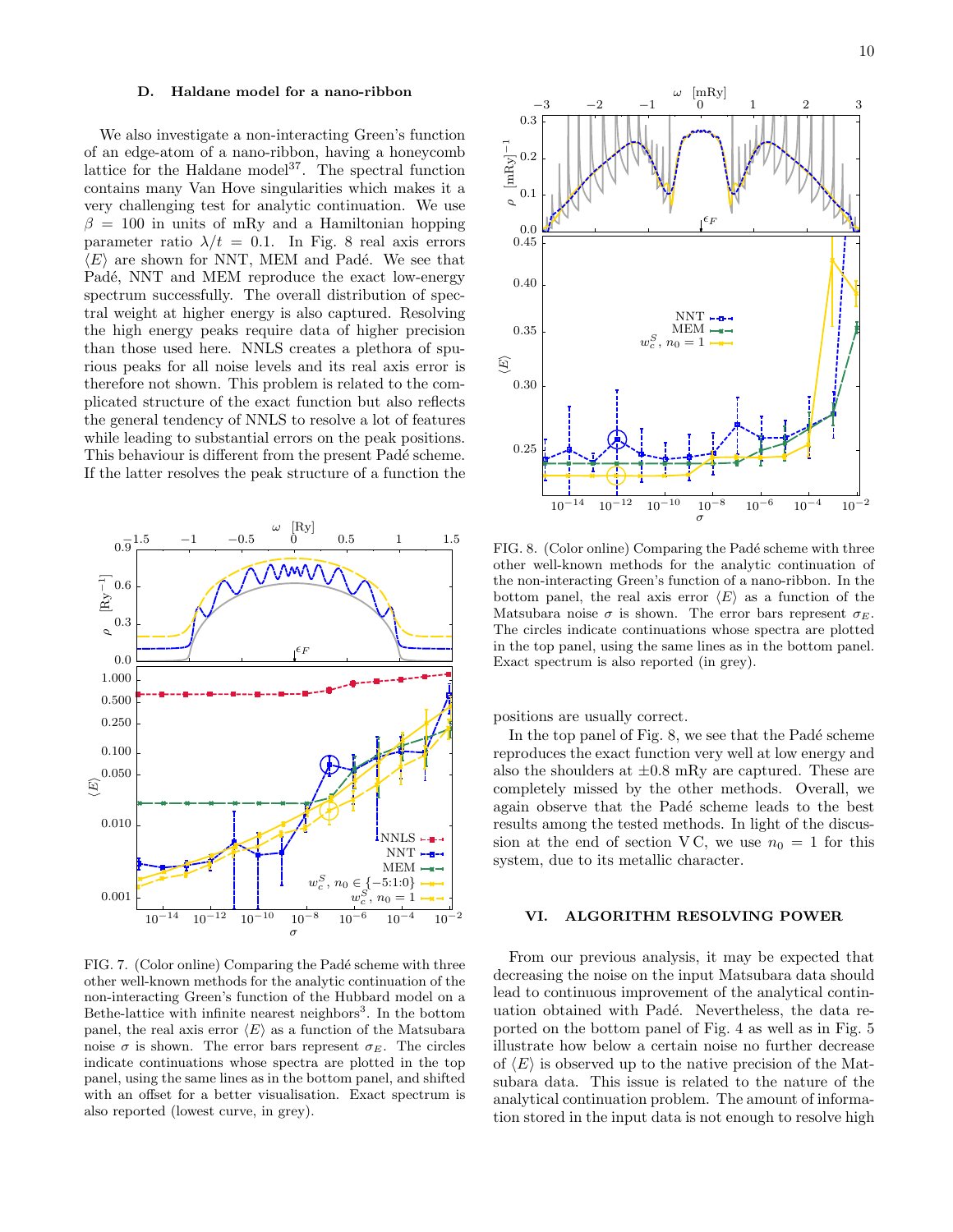energy features, even if one possesses the perfect continuation scheme. In this context, the Sm atom presented in the previous section is a particularly hard test, since there are several high energy satellites, like the doublepeak at about -0.6 Ry seen in Fig. 2. The plateaux in  $\langle E \rangle$  can then be explained by the fact that the Padé approximant method first manages to resolve all structures close to the Fermi level, but then saturates until the data precision is high enough to resolve also the high energy structures. This unfortunately does not happen in our test, see e.g. Fig. 5, as the native Matsubara data is limited to double precision. A similar problem occurs for the Green's function of the nano-ribbon, where none of the tested methods could resolve the series of high energy peaks. This discussion motivates us to analyse the ability of Padé (and other methods) to resolve fine spectral structures, by using a simple test function. The latter is a Green's function which consists of two poles on the real axis, i.e.:

$$
G(z) = \frac{1/2}{z - (\omega_0 + \Delta\omega/2)} + \frac{1/2}{z - (\omega_0 - \Delta\omega/2)}.
$$
 (19)

The spectrum is centered at  $\omega_0$ , while the two distinct peaks are located at a distance  $\Delta\omega$  from each other. This Green's function is first generated at Matsubara frequencies for an inverse temperature  $\beta = 100 \text{ mRy}^{-1}$ . From the Matsubara data G is continued to  $\delta = 0.1$  mRy above the real energy axis, using Padé settings  $w_c^S$  and  $n_0 \in \{-5:1:0\}$ . Since we are treating a Green's function, no static part is subtracted from the asymptote. We can then identify the maximal noise magnitude  $\sigma_{\text{max}}$ for which the two peaks can still be resolved. Success in resolving the two peaks is defined as the Padé spectrum having two maxima, in a majority of 10 noise representations. In addition, the position of each maximum has to be within a distance  $\delta$  from the position of the exact peak. The maximum allowed  $\sigma_{\text{max}}$  for  $\omega_0 \in \{1, 2, 4, 6, 8\}$ is reported in the left panels of Fig. 9, for two different distances  $\Delta\omega$ . If the two-peaks could not be resolved for any noise level, no point is plotted. As expected the accuracy of Padé decreases when  $\omega_0$  increases, and also when the peaks are closer to each other. It is also interesting to analyse how the algorithm performs when other spectral features are present. To this aim we add a pole centered at zero energy and containing half of the total spectral weight, see the right panels of Fig. 9. The resolving power of the algorithm is slightly decreased, but the scaling with respect to  $\omega_0$  seems to be the same as for the original two-peak function.

Before comparing to the other methods, let us discuss the scaling of the curves reported in Fig. 9. The monotonic decrease of  $\sigma_{\text{max}}$  as  $\omega_0$  increases is expected and can be understood by comparing  $G(z)$  with a single pole function:  $1/(z - \omega_0)$  at  $z = i\omega_n$ . Expanding the difference of them in  $\Delta\omega$  one gets  $\Delta\omega^2/(i\omega_n - \omega_0)^3$ , where it is clear the two-peak structure should be hard to resolve for a big  $\omega_0$  or a small  $\Delta\omega$ . From Fig. 9 we conclude it is less than exponentially hard for Padé to resolve a two



FIG. 9. (Color online) Left panel: highest possible noise magnitude to resolve the two-peak structure in Eq. 19 as a function of the center position  $\omega_0$ . Results for the Padé scheme as well as NNLS, NNT and MEM are reported. Right panel: same as left panel but for a function with an additional peak at zero energy.

peak structure as a function of  $\omega_0$ . Overall, the data reported in Fig. 9 offer a good quantitative measure of the resolving power of the Padé scheme. When considering pairs of peaks at different distance from zero energy one can explain the real-axis error saturation as a function of Matsubara precision observed in the previous sections for the Padé algorithm.

The resolving power of the other methods shown in Fig. 9 also suffers from the ill-posed nature of the analytic continuation. In addition, the saturation observed when decreasing Matsubara noise also comes from realaxis discretisation and regularisation constraints. In an overall comparison of the methods, the performance in resolving the two-peak structure is somehow the opposite to the performance for smooth curves, see e.g. subsection V C. For the two-peak test function NNLS performs best, MEM worst, and NNT and the Padé scheme are in the middle. This confirms what is outlined in the previous section, i.e. that NNLS resolves many more peaks than the other methods, although at the price of a significant loss of accuracy. Notice also how quickly the performance of MEM degrades with respect to the increase of  $\omega_0$ . Smearing of peaks by MEM is a well known  $i$ ssue<sup>19</sup> and is here seen when comparing with the other analytic continuation methods. Finally, notice that only the Padé scheme was able to resolve the peaks centered at  $\omega_0 = 6$  mRy and separated by  $\Delta \omega = 0.2$  mRy.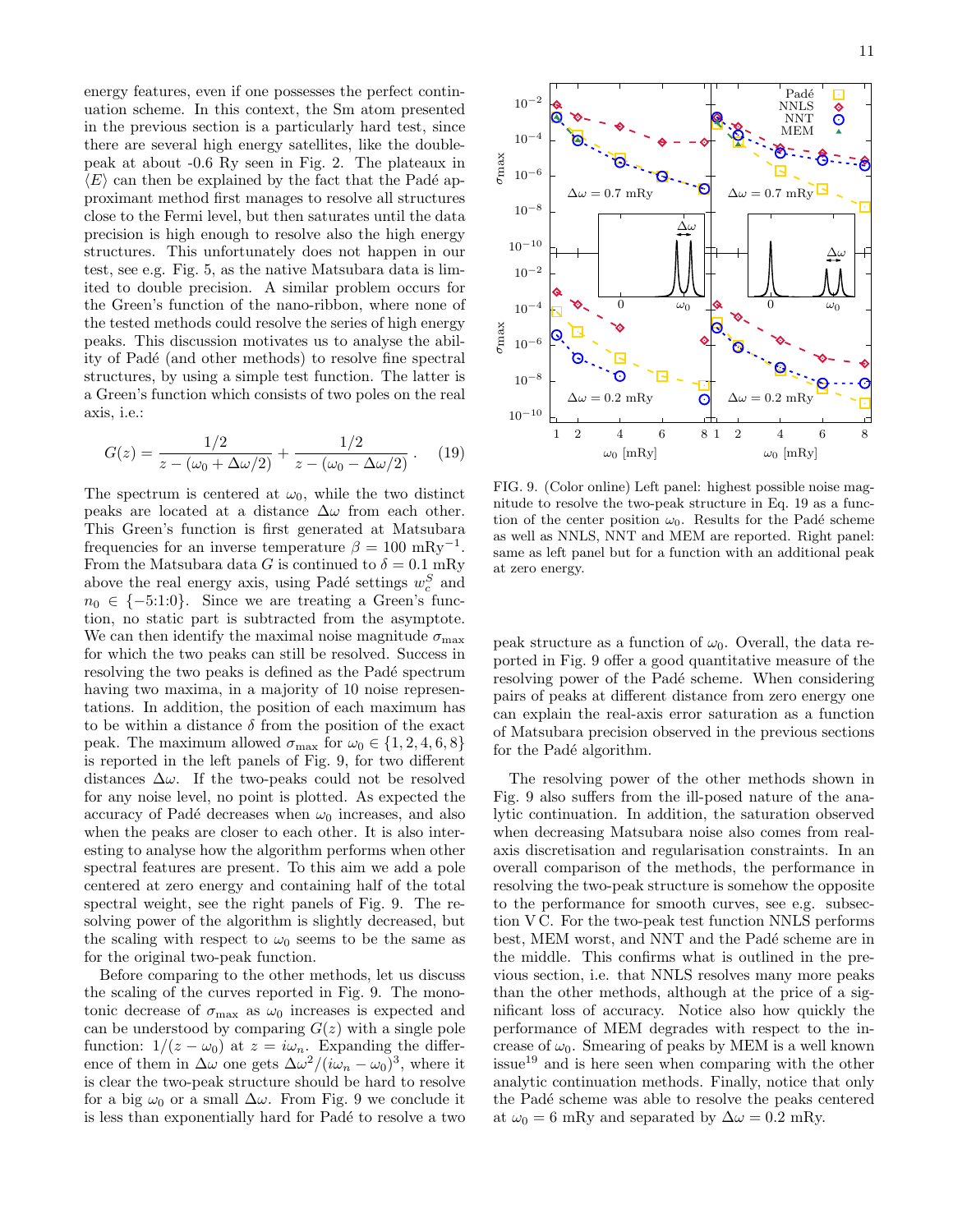### VII. CONCLUSIONS

We have developed a new Padé scheme to perform the analytic continuation of Green's functions and selfenergies. We have first decoupled the number of input Matsubara points and the number of Padé coefficients in Beach's algorithm. To improve the stability and the accuracy we propose to average several physical LS Padé approximants as well as to use numerical routines of higher precision than the Matsubara data has. The averaging is shown to remove spurious features, arising due to the presence of imperfect zero-pole pairs and high numerical precision routines are shown to be crucial for resolving spectrum features, even for noisy Matsubara data. Enforcing mirror symmetry further improves the accuracy, for test functions with small spectral weight at zero energy. The joint usage of averaging physical LS continuations and mirror symmetry is shown to perform better than other well-known methods for analytic continuation, such as NNLS, NNT and MEM, for a variety of test functions. Even for noisy Matsubara data, the Padé scheme is shown to give a better agreement with exact results than other methods. The problem of unphysical continuations, which is considered to be typical of Pad´e, is here cured for all tested functions. The performance of our algorithm in resolving close peaks at high energies is also high, and inferior only to NNLS, among the investigated methods. But for functions with smooth and several peaky features, the Padé scheme gives higher accuracy than NNLS.

An accurate Padé scheme for analytic continuation presents several advantages with respect to other methods. The Padé method assumes an ansatz for the shape of the exact function and does not depend on any further assumption, such as model functions, normalisation, regularisation or asymptote of the Matsubara data. This makes it tolerant to systematic errors. Moreover, spectral methods, such as MEM, need to discretise the real axis and sometimes the attained spectrum is very dependent on how this is done. This is not a problem for the Padé method, where the function becomes known in the whole complex plane and can just be evaluated on the real energy window of interest. For the spectral methods, the energy window has to be chosen with greater care, since one wants a window which is small enough to have a dense mesh but big enough to ensure the whole spectral weight is included. A too small energy window does not only exclude spectral features but also reduces spectral accuracy inside, since left-out features have to be compensated.

The developed Padé scheme can find several applications in computational condensed matter physics. In LDA+DMFT it can be used to extract spectral functions when calculations are performed on the Matsubara axis. Moreover, increasing applications of the exact diagonalisation solver $38-41$  demands for the development of new techniques to fit the hybridisation function more accurately. One way to do this is to fit the function in

the whole complex plane instead of using a selected axis (real or imaginary). This may be useful for codes working on the Matsubara axis, for which the exact diagonalisation fitting may be non-trivial  $38,40$ . Finally, several implementations of LDA+DMFT include analytic continuation in their computational schemes, such as e.g. the KKR/EMTO implementations of Refs. 27, 42, and 43. A more controlled formulation of Padé like the one presented here may lead to an improvement of the stability and the accuracy of those codes.

# VIII. ACKNOWLEDGMENTS

This work was sponsored by the Swedish Research Council (VR), the Swedish strategic research programme eSSENCE and the Knut and Alice Wallenberg foundation (KAW). The computations were performed on resources provided by the Swedish National Infrastructure for Computing (SNIC). We thank Andreas Ostlin and Liviu Chioncel for insightful discussions, Maurits Haverkort for suggesting the section about resolving power, Andrea Droghetti for discussion and providing the input data for the Haldane test function and Erik van Loon for providing test functions and discussions.

#### Appendix A: Atomic self-energies for Sm and Pr

The self-energies of the Sm and Pr atoms used in the main text were calculated using DMFT within the Hubbard I approximation. In particular we used the RSPt code, where DMFT is interfaced with Full-Potential Linear Muffin-Tin Orbital (FP-LMTO) method<sup>32-34</sup>. The aim of this appendix is to illustrate the basic concepts behind the calculations and also to present the computational details needed to reproduce our test functions. For an extensive explanation of methods and code, we redirect the reader to the aforementioned references.

In the Hubbard I approximation the many-body problem is reduced to an atomic problem, whose Hamiltonian is:

$$
\hat{H} = \sum_{i,j} \hat{H}_{i,j}^{\text{at}} \hat{c}_i^{\dagger} \hat{c}_j + \frac{1}{2} \sum_{i,j,k,l} U_{i,j,k,l} \hat{c}_i^{\dagger} \hat{c}_j^{\dagger} \hat{c}_l \hat{c}_k . \tag{A1}
$$

Here the indices  $i, j, k, l$  run over the correlated 4f orbitals, and the operators  $\hat{c}$  and  $\hat{c}^{\dagger}$  are respectively the annihilation and creation operators for those orbitals. The single particle atomic Hamiltonian matrix  $\hat{H}_{i,j}^{\text{at}}$  and the Coulomb repulsion tensor  $U_{i,j,k,l}$  fully determine the problem to solve. We assume the orbitals  $i$  to be atomiclike, whose angular part corresponds to complex spherical harmonics  $Y_{l,m}$  for  $l = 3$ . In this representation, the Coulomb repulsion term is further parametrised using the Slater integrals  $F^0$ ,  $F^2$ ,  $F^4$  and  $F^6$ , as explained in Ref. 4. For simplicity let us consider the chemical potential as being at zero energy.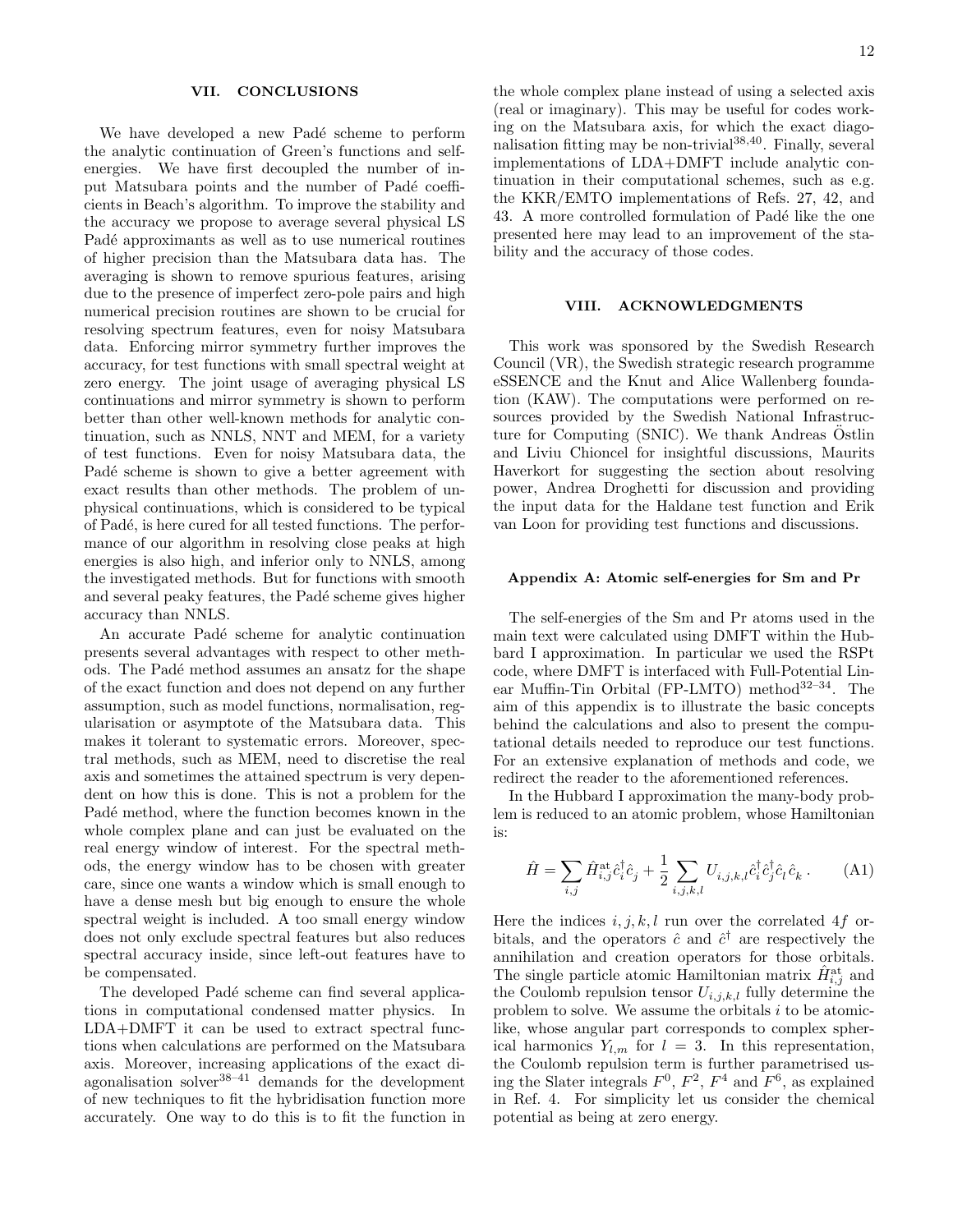Once the Hamiltonian in Eq. A1 is given, we can solve the atomic problem by direct diagonalisation, which leads to eigenvalues  $E_{\nu}$  and eigenvectors  $|\nu\rangle$ . The Lehmann representation then gives the atomic interacting Green's function:

$$
G_{i,j}(z) = \frac{1}{Z} \sum_{\nu_1, \nu_2} \frac{\langle \nu_1 | c_i | \nu_2 \rangle \langle \nu_2 | c_j^{\dagger} | \nu_1 \rangle}{z + (E_{\nu_1} - E_{\nu_2})} (e^{-\beta E_{\nu_1}} + e^{-\beta E_{\nu_2}}).
$$
\n(A2)

From here, the self-energy can be obtained via inverse Dyson equation

$$
\Sigma_{i,j}(z) = [G_0^{-1}(z)]_{i,j} - [G^{-1}(z)]_{i,j} , \qquad (A3)
$$

where the  $\mathcal{G}_0$  is the non-interacting atomic Green's function. In this article, we focus on the trace of the selfenergy, i.e.:

$$
\Sigma(z) = \text{Tr}[\Sigma_{i,j}(z)] = \sum_{i} \Sigma_{i,i}(z) . \tag{A4}
$$

The input points z are chosen to be Matsubara frequencies for  $\beta = 100 \text{ Ry}^{-1}$ . The analytic continuation to the real energy axis is evaluated for a distance  $\delta = 0.01$  Ry.

The local Hamiltonians for a Sm atom in a cluster and a Pr atom in the bulk on the basis of the 14 correlated 4f orbitals are respectively



The orbitals are ordered from  $m = -3$  to  $m = 3$  for minority spin and then again for majority spin, for both rows and columns. The Slater parameters for determining the Coulomb tensor are instead

$$
F^{0} = 0.441 \text{ Ry} \qquad F^{2} = 0.876 \text{ Ry}
$$
  

$$
F^{4} = 0.585 \text{ Ry} \qquad F^{6} = 0.433 \text{ Ry}
$$

for Sm and

$$
F^{0} = 0.514 \text{ Ry} \qquad F^{2} = 0.745 \text{ Ry}
$$
  

$$
F^{4} = 0.488 \text{ Ry} \qquad F^{6} = 0.360 \text{ Ry}
$$

for Pr. As a final remark, please consider that these two tests should be intended as realistic examples but not as physical solutions of given problems.

## Appendix B: Dependence on the static self-energy asymptote

In this appendix we will investigate how sensitive the different continuation methods are to a small static part in the self-energy, which might arise from imprecise asymptotic fitting. The self-energy can be decomposed as  $\Sigma = \Sigma_0 + \Sigma_G$ , where  $\Sigma_G(z) \to 0$  as  $|z| \to \infty$ . All the considered continuation methods work with  $\Sigma_G$  and assume that it has the correct asymptote. However, since we estimate  $\Sigma_0$  by fitting a constant  $\tilde{\Sigma}_0$  to the noisy data, the function to continue may have a small static part  $\Delta \Sigma_0 = \Sigma_0 - \tilde{\Sigma}_0$ . Therefore, it is interesting to test how sensitive the continuation methods are to a residual static part. We perform this test for the self-energy of a Sm atom, which is described extensively in the main text. We first subtract the static part  $\Sigma_0$  from the raw data, then add a small static part  $\Delta\Sigma_0$  and perform the analytic continuation. Finally we calculate the real-axis error, by comparing to the exact self-energy, which is reported in Fig. 10. It is clear that the Padé algorithm is much less sensitive to a finite  $\Delta\Sigma_0$  than the other methods. This is typical of the method and not only of our particular Padé scheme. This tolerance to errors on the asymptote is one of the reasons why the Padé scheme works so well also for big noise magnitudes compared with the other methods. Note that Green's functions do not have a finite static part, but this test may be relevant for them too, since systematic errors in numer-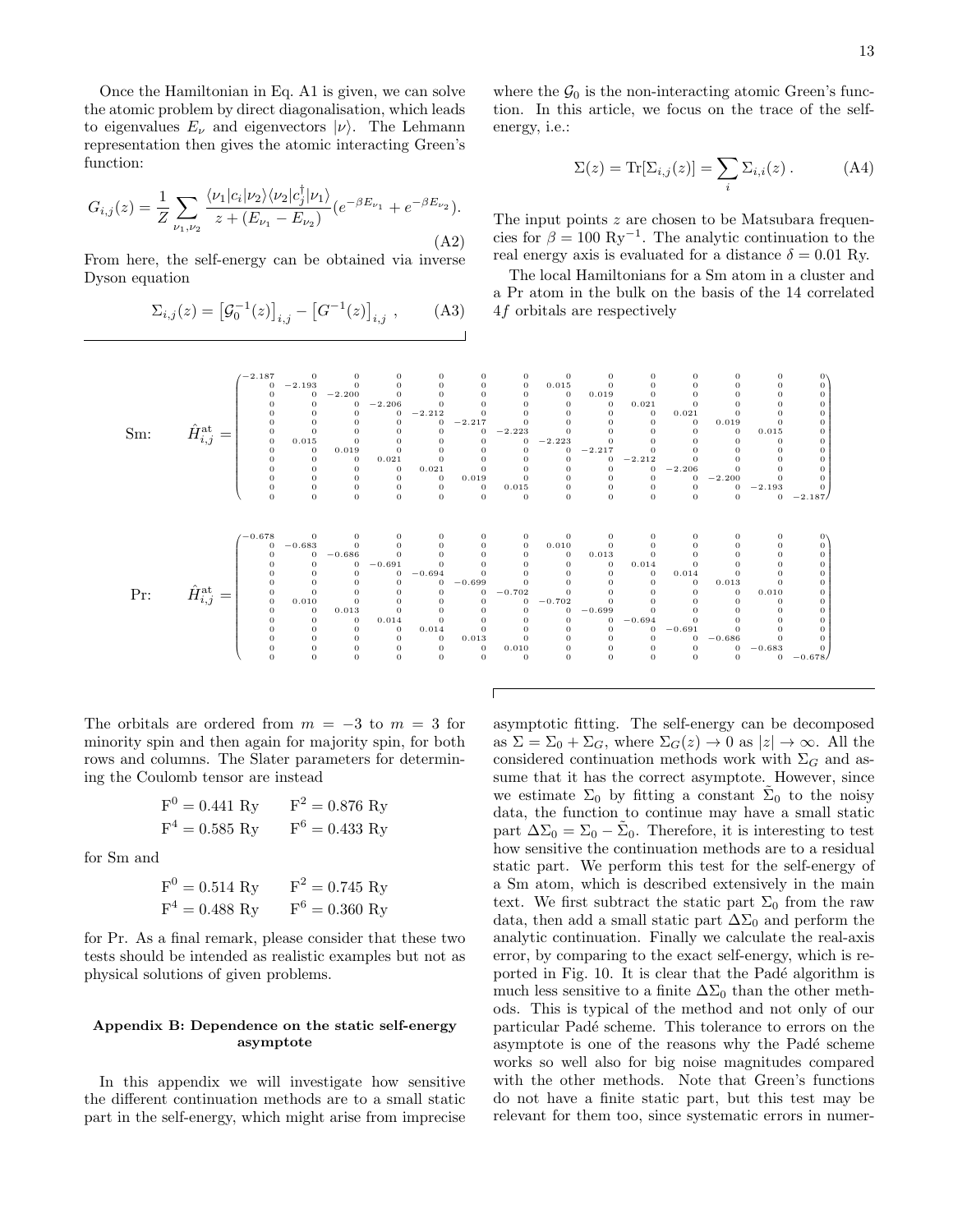

FIG. 10. (Color online) Real-axis error as a function of the residual static self-energy  $\Delta\Sigma_0$ . Both positive and negative  $\Delta\Sigma_0$ -values are considered, hence the two lines per method. The test is for the self-energy of a Sm atom with double precision Matsubara data.

ical routines (e.g. Fourier transforms) may affect their asymptotic behaviour.

### Appendix C: Overview of other methods for analytic continuation

In this appendix we provide a brief description of the other methods for analytic continuation that are used in section V. For a more detailed description of all techniques mentioned here, we redirect the reader to appropriate references. Note that in this implementation we use standard double precision (64 bits). In a few cases some continuations improved by increasing the precision to quadruple (128 bits) but we have not investigated this issue in detail, since it is too far from the scope of this work.

### 1. Non-Negative Least Square (NNLS)

Instead of fitting to input Matsubara data  $f_n$  using a Padé approximant, one can use the Hilbert transform, Eq. (4), to calculate the unknown  $\rho(\omega)$ . By discretising the real axis, the integral in Eq. (4) becomes

$$
f_n = \sum_{j=1}^{N} \frac{w_j}{i\omega_n - \omega_j} \rho_j , \qquad (C1)
$$

where  $w_i$  is an integration weight and  $\rho_i = \rho(\omega_i)$ . The previous equation can be conveniently written as matrix equation of the form  $f = K\rho$ . By choosing M Matsubara points, such that  $M \geq 2N$ , and by respecting the non-negativity of the spectral function, the task becomes solving the following NNLS problem

$$
\min_{\boldsymbol{\rho} \ge 0} |\boldsymbol{f} - K\boldsymbol{\rho}|^2. \tag{C2}
$$

A procedure to solve NNLS problems iteratively is described extensively in Ref. 17.

#### 2. Non-Negative Tikhonov (NNT)

Ill-posed problems, such as analytic continuation, are often tackled by introducing regularisations. The Tikhonov regularisation<sup>44</sup> is based on adding a minimisation condition on  $\rho$ , which results into transforming Eq. (C2) into

$$
\min_{\boldsymbol{\rho} \ge 0} |\boldsymbol{f} - K\boldsymbol{\rho}|^2 + |\alpha \boldsymbol{\rho}|^2 = \min_{\boldsymbol{\rho} \ge 0} \left| \tilde{\boldsymbol{f}} - \tilde{K}_{\alpha} \boldsymbol{\rho} \right|^2. \tag{C3}
$$

For a fixed  $\alpha$  this is simply a NNLS problem and a suitable  $\alpha$  can be determined by e.g. the L-curve method<sup>44</sup>.

# 3. Maximum Entropy Method (MEM)

The MEM is the most widespread method for analytic continuation<sup> $7-14$ </sup>. Its success is due to the robustness to Matsubara noise. The lack of information on the noisy Matsubara data is counteracted by additional information provided through a model function  $m$ . In the MEM the spectral function is regularised by maximising the entropy. It is a Bayesian approach with a normal probability distribution as a likelihood function and a priori distribution set by the Shannon entropy. In the simplified case where the Matsubara data is assumed to be uncorrelated and with equal precision, the equation to solve can be formulated as:

$$
\min_{\boldsymbol{\rho} \ge 0} |\boldsymbol{f} - K\boldsymbol{\rho}|^2 - \alpha S[\boldsymbol{\rho}], \tag{C4}
$$

where S is the entropy which is maximised for  $\rho = m$ .

- <sup>1</sup> J. Bednorz and K. Müller, Zeitschrift für Physik B Condensed Matter 64, 189 (1986).
- $2$  G. Jonker and J. V. Santen, Physica 16, 337 (1950).
- <sup>3</sup> A. Georges, G. Kotliar, W. Krauth, and M. J. Rozenberg, Rev. Mod. Phys. 68, 13 (1996).